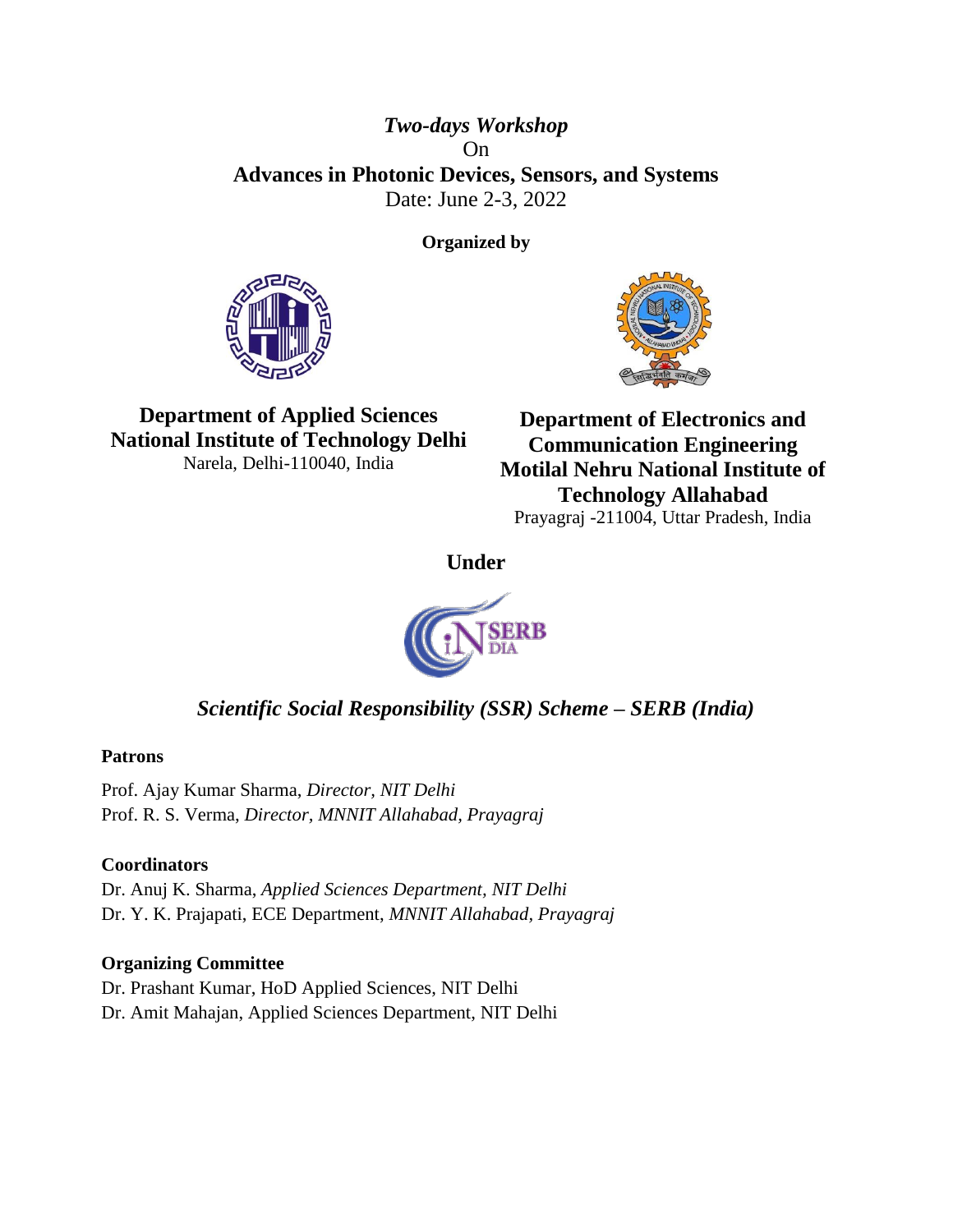#### **Introduction and Objective:**

Invention of lasers in 1960 was a huge milestone in the area of photonics and photonic devices/systems as it led to a considerable development in the related areas of research such as fiber optics, optical communication, sensors, opto-electronics, and biomedical optics. Further advancements in fiber optics, semiconductor physics, material science, plasmonics, two-dimensional materials, and metamaterials etc. have significantly contributed to research and development on photonic sensors, devices, and systems.

This one-week faculty development programme (FDP) intends to organize talks from eminent experts from multi-disciplinary research areas working in different organizations worldwide. The participants will be exposed to a large variety of advancements that have taken place in the area of photonic devices, sensors, and systems.

### **Topics:**

The course intends to cover all or most of the following (but not limited to) research topics on photonic sensors, devices and systems:

- Physics of Photonics
- Role and contribution of lasers in photonic devices and systems
- Optical Fiber Sensors
- Fiber Bragg gratings (FBG) and long period gratings (LPG)
- Fiber optic communication systems
- 2D nanomaterials in optical sensors and photodetectors
- Biophotonics
- Plasmonics and PSHE
- Online hands-on training session (e.g., Lasers, biosensors)

**Speakers:** Eminent researchers/academicians from reputed national/international institutes/universities/industry.

**Eligibility Criteria to attend the Workshop:** The workshop is open to faculty members/research staff from engineering and science colleges with relevant background and interest in photonic devices, sensors, and systems.

**Registration Fees:** There is no registration fee. Participation is limited to maximum thirty (25) persons who may be selected on 'first come first serve' basis.

**How to Apply:** The interested participants should apply on the prescribed format, which should reach to the workshop coordinators by **February 28, 2022**. The selection of participants will be confirmed through email/phone.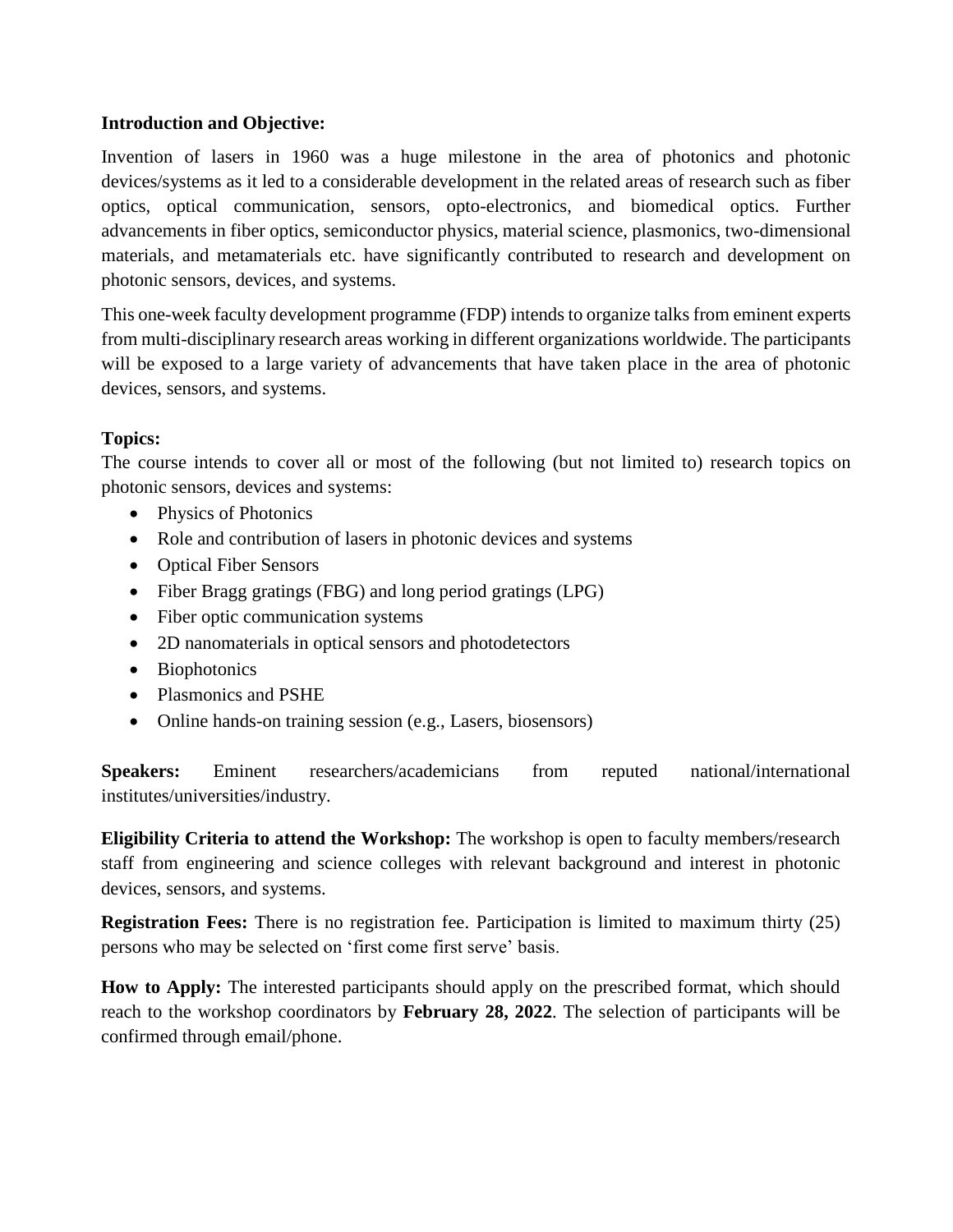#### **Registration Form**

**Workshop on "Advances in Photonic Devices, Sensors, and Systems" APDSS-2022** June 2-3, 2022 **Organized by**





**Department of Applied Sciences National Institute of Technology Delhi** Narela, Delhi-110040, India

**Department of Electronics and Communication Engineering Motilal Nehru National Institute of Technology Allahabad** Prayagraj -211004, Uttar Pradesh, India

**Under**



*Scientific Social Responsibility (SSR) Scheme – SERB (India)*

**Applicant's Details**